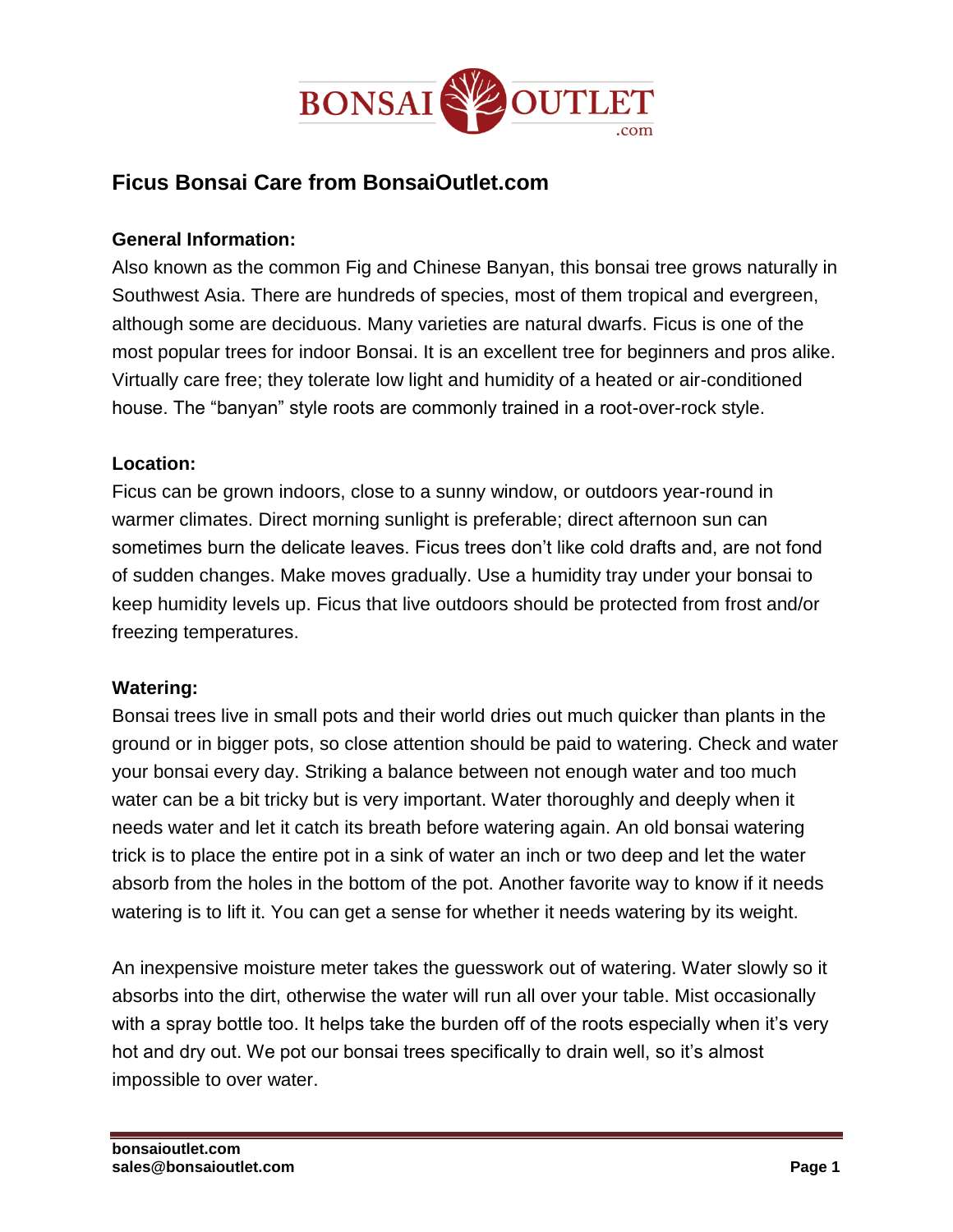# **Misting:**

Leaves want humidity to keep them green and healthy. Any time your tree is inside, the air is very dry. Mist often during the day. Avoid putting your Bonsai near a draft or vent, which dries out the foliage. A humidity tray is a great way to increase humidity. These shallow trays filled with small stones have water in the bottom of the tray. Make sure the water does not reach the bottom of the Bonsai pot. As the water evaporates, it creates a moister environment.

### **Fertilizing:**

Fertilizing a bonsai is essential to its health because the nutrients in the soil leave very quickly with the water. When new growth appears in the spring it's time to start feeding your bonsai. Use an organic liquid fertilizer or a chemical fertilizer diluted to one half strength. Fertilize every two weeks during the growing season and once a month in the winter. Ficus responds quickly and enthusiastically to fertilizing; do not skip it.

### **Pruning:**

Ficus is a very fast grower. Prune back to 2-4 leaves after 6-10 leaves have grown. Ideally, do the heavy pruning in the spring but it can be done year round. Keep the new growth trimmed back during the growing season. When you trim a Ficus, it will bleed a milky, white sap—actually latex. This latex dries quickly and makes a great sealant. When pruning back smaller branches leave a short stub which will dry out over the following days, then just take the dry branch off and it will heal with less of a scar.

#### **Wiring:**

Good wiring techniques are used to train Bonsai trees into different shapes and styles. Use the thinnest training wire that will hold the branch in the desired position. DO NOT WIRE A BONSAI JUST AFTER REPOTTING. Wind the training wire in the direction the branch is bent in order to keep the wire from loosening. Wrapping the wire too tightly will cause scarring. Wrap just tight enough to get the job done. Begin at the base of the Bonsai tree and slowly wrap the wire around the trunk to anchor. Continue along the branch you wish to train. Repeat the process as needed. After about 6 weeks, the branch should be able to maintain the shape on it's own, and the wire can be removed. Cut the wire carefully from the branch. DO NOT UNWIND WIRES. This could cause the branch to break.